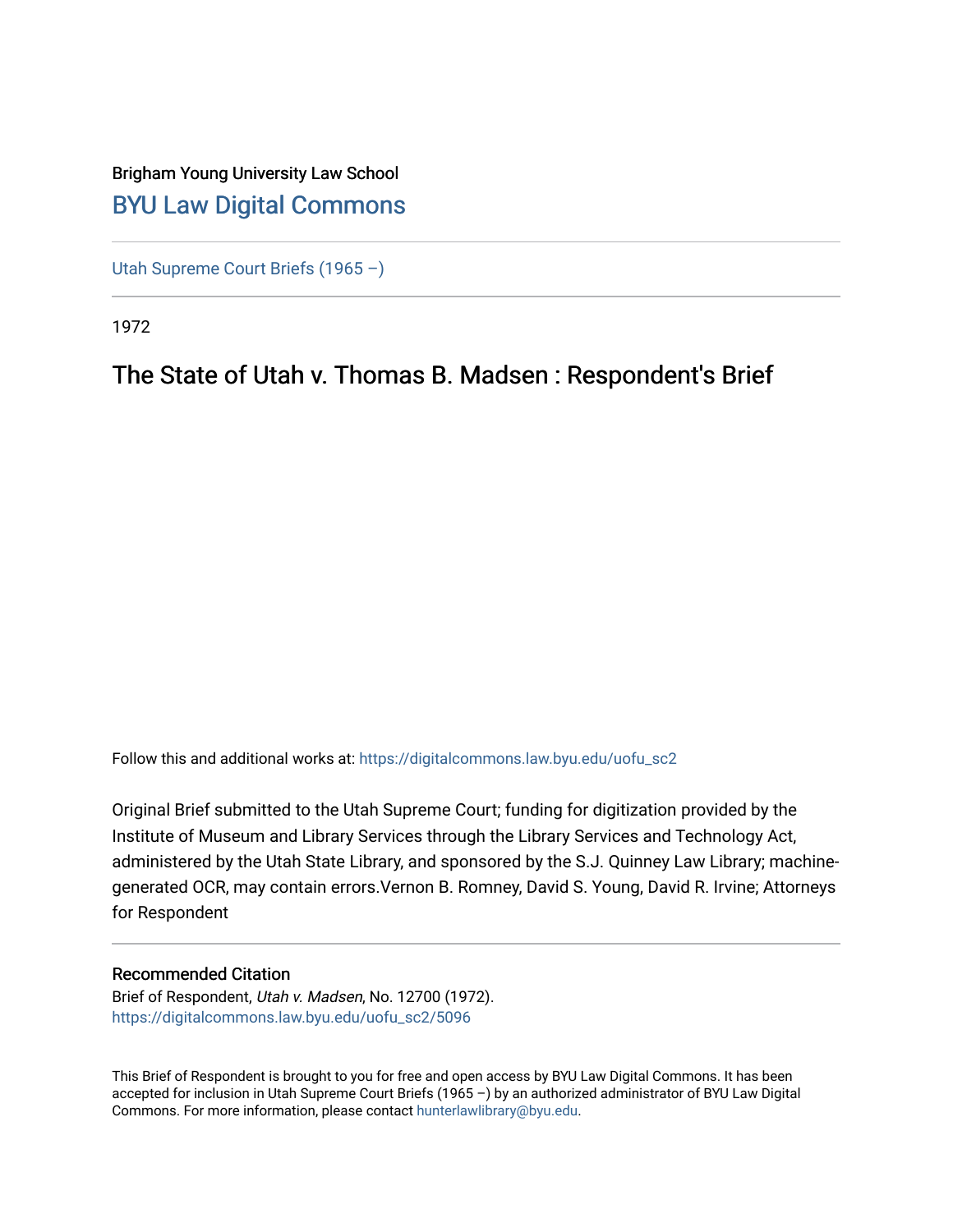In The Supry of the S

С Labo City, Com

**PR101972**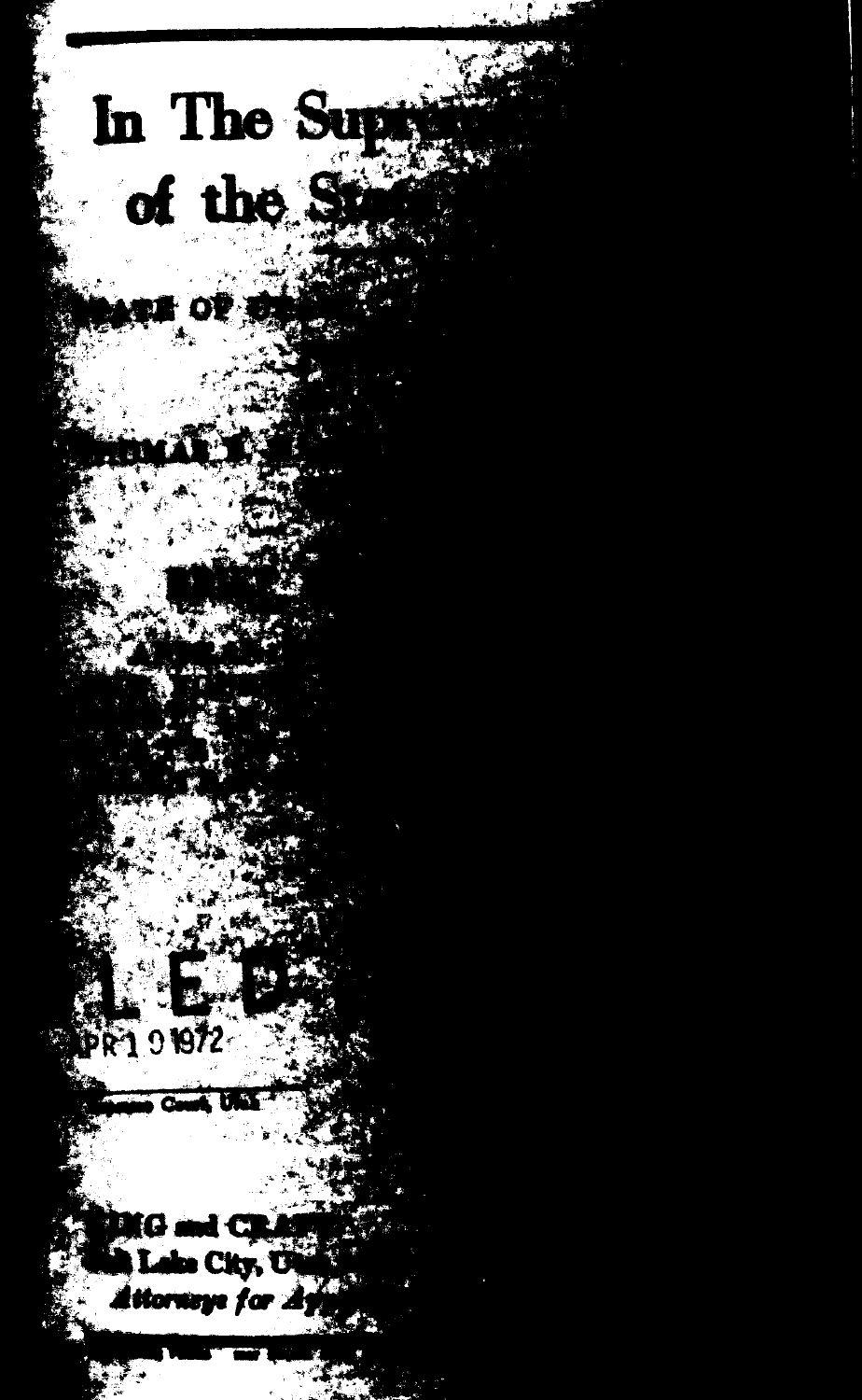| STATEMENT OF THE NATURE                                 |                |
|---------------------------------------------------------|----------------|
| DISPOSITION IN LOWER COURT                              | <sup>1</sup>   |
| RELIEF SOUGHT ON APPEAL                                 | 2              |
|                                                         | $\overline{2}$ |
| ARGUMENT <b>MARIOLE AND RESERVE ARGUMENT</b>            | $\mathbf{2}$   |
| POINT I: THE EVIDENTIARY                                |                |
| CHAIN OF CUSTODY WAS SUF-                               |                |
| FICIENTLY ESTABLISHED TO AL-                            |                |
| LOW THE TESTIMONY OF THE<br>EXPERT WITNESS TO BE ADMIT- |                |
| TED AS A MATTER OF LAW.                                 | $\mathbf{2}$   |
|                                                         |                |
| POINT II: THE TRIAL COURT DID                           |                |
| NOT ERR BY DENYING APPEL-                               |                |
| LANT'S MOTION TO DISMISS BE-                            |                |
| <b>CAUSE THE STATE SUFFICIENTLY</b>                     |                |
| PROVED THAT APPELLANT HAD                               |                |
| SOLD A PROSCRIBED DRUG.                                 |                |
|                                                         |                |
| POINT III: APPELLANT'S CASE                             |                |
| WAS NOT PREJUDICED BY IN-                               |                |
| STRUCTION NUMBER 5, OR ANY                              |                |
| OTHER INSTRUCTION TO THE                                |                |
| JURY.                                                   | 10             |

 $\sim$   $\sim$   $\sim$   $\sim$   $\sim$   $\sim$ 

 $\overline{\phantom{a}}$ 

 $\ddot{\phantom{0}}$ 

## TABLE OF CONTENTS

Page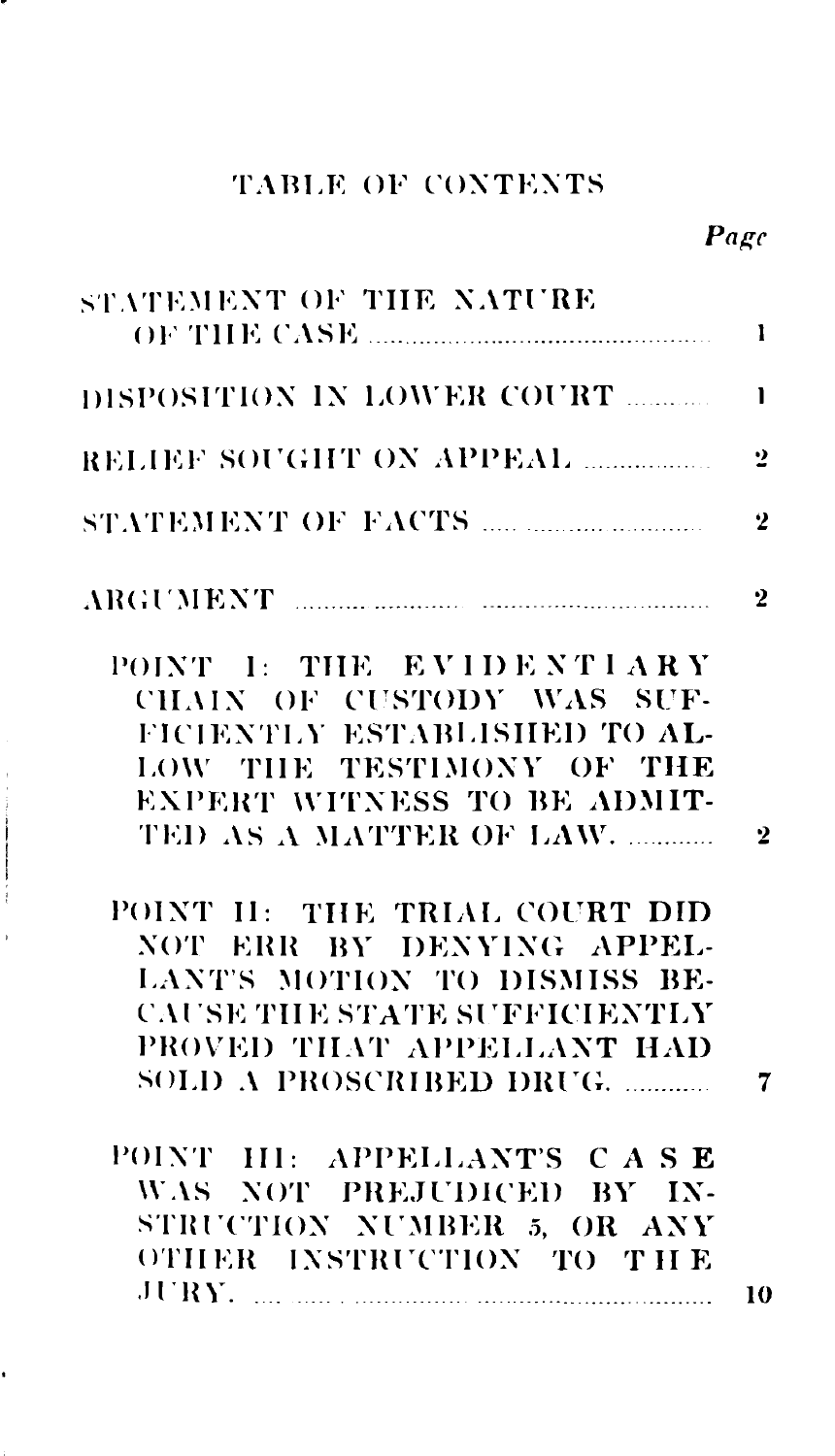## TABLE OF CONTENTS-Continued

| POINT IV: THE TRIAL COURT DID |    |
|-------------------------------|----|
| NOT ABUSE ITS DISCRETION BY   |    |
| ALLOWING THE DISTRICT ATTOR-  |    |
| NEY TO REOPEN PRIOR TO PRE-   |    |
| SENTATION OF APPELLANT'S      |    |
|                               | 17 |
|                               |    |

| <b>CONCLUSION</b> |  |
|-------------------|--|
|                   |  |

## CASES CITED

| Barfield v. State, 110 P.2d 316, 71 Okl.Cr.195                                     | $\mathbf{1}$ |
|------------------------------------------------------------------------------------|--------------|
| Clayton v. Metropolitan Life Insurance Company,<br>96 Utah 311, 85 P.2d 819 (1938) | 4            |
| Eisentrager v. State, 79 Nev. 38, 378 P.2d 526                                     | 7            |
| Gallego v. United States, 276 F.2d 914 (9th Cir.                                   | 4            |
| People v. Holt, 209 P.2d 94, 93 C.A.2d 473 (1949)                                  | 10           |
| People v. Levene, 107 C.A.2d 125, 236 P.2d 604                                     | $\tilde{i}$  |
| State v. Aures, 127 P.2d 872, 102 Utah 113 (1942)                                  | Ħ            |
| State v. Bray, 472 P.2d 54, 106 Ariz. 185 (1970)                                   | 11           |
| State v. Duncan, 102 Utah 449, 132 P.2d 131                                        | 13           |
| State v. McFarland, 401 P.2d 824 (1965)                                            | 7            |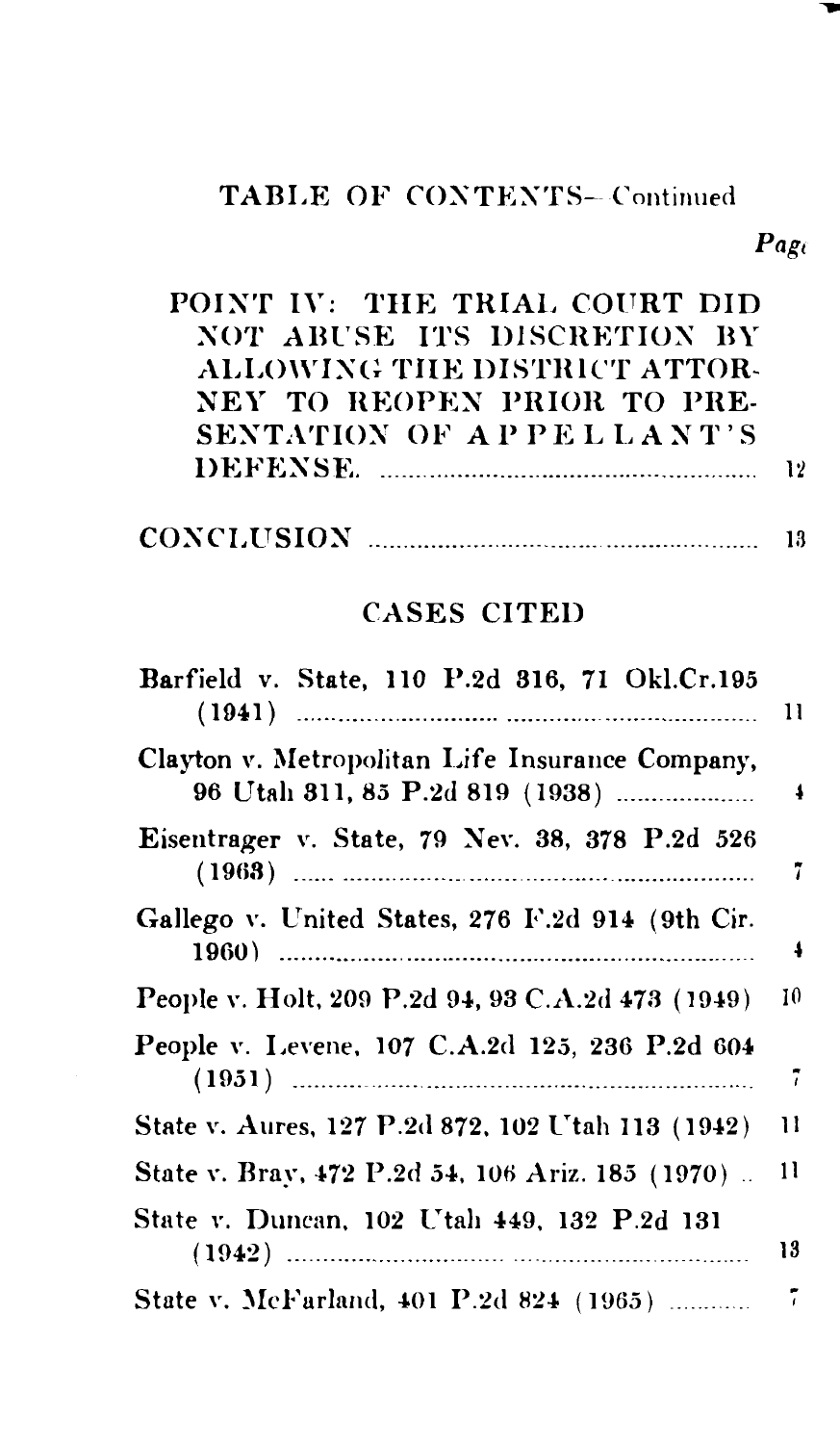## **TABLE OF CONTENTS - Continued**

#### Page

| State v. Pacheco,  Utah 2d, (Supreme Court         | $\overline{11}$ |
|----------------------------------------------------|-----------------|
| State v. Walsh, 463 P.2d 41, 81 N.M. 65 (1969)  10 |                 |
| United States v. Stevenson, 445 F.2d 25 (7th Cir.  | - 6             |
| Utah Farm Bureau v. Chugg, 6 Utah 2d 399, 315      | - 3             |

## STATUTES CITED

## OTHER AUTHORITIES CITED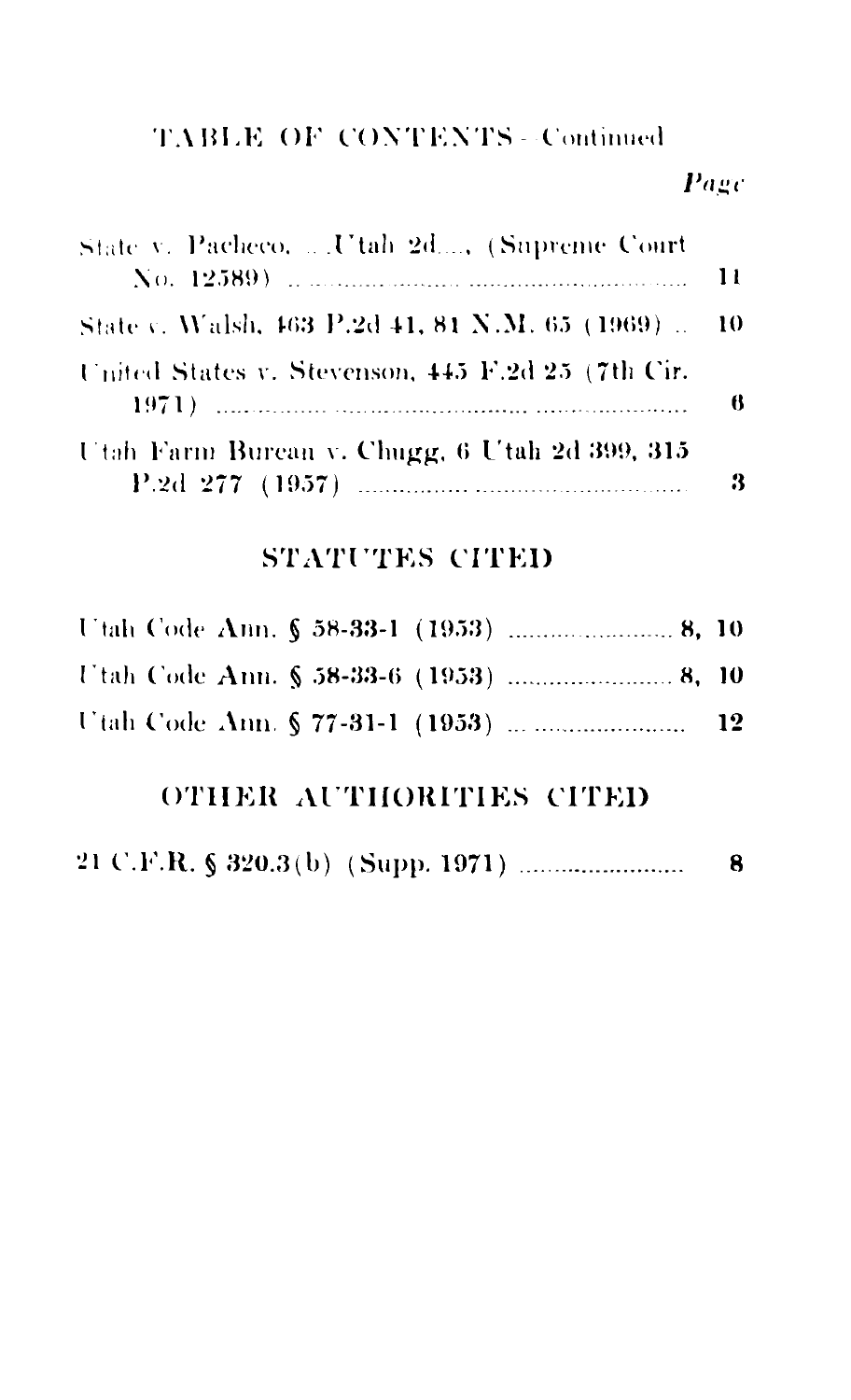# In The Supreme Court of the State of Utah

STATE OF UTAH,

 $\begin{array}{c}\n\therefore\text{AH},\\ \text{Plaintiff-Respondent},\\ \n-r\text{s-}\\\n\text{I-12700}\n\end{array}\n\qquad \qquad \begin{array}{c}\n\text{Case No.}\\ \n\text{I2700}\n\end{array}$ 

THOMAS B. MADSEN,

Defendant-Appellant.

# **BRIEF OF RESPONDENT**

STATEMENT OF NATURE OF THE CASE

Thomas B. Madsen appeals from judgment and conviction entered against him in a jury trial before the District Court of the Fourth Judicial District, in and for Utah County, State of Utah, the Honorable Allen B. Sorensen, Judge, presiding.

#### DISPOSITION IN LOWER COURT

Appellant was found guilty of selling a stimulant drug by jury verdict, and was sentenced according to law to imprisonment in the Utah State Prison.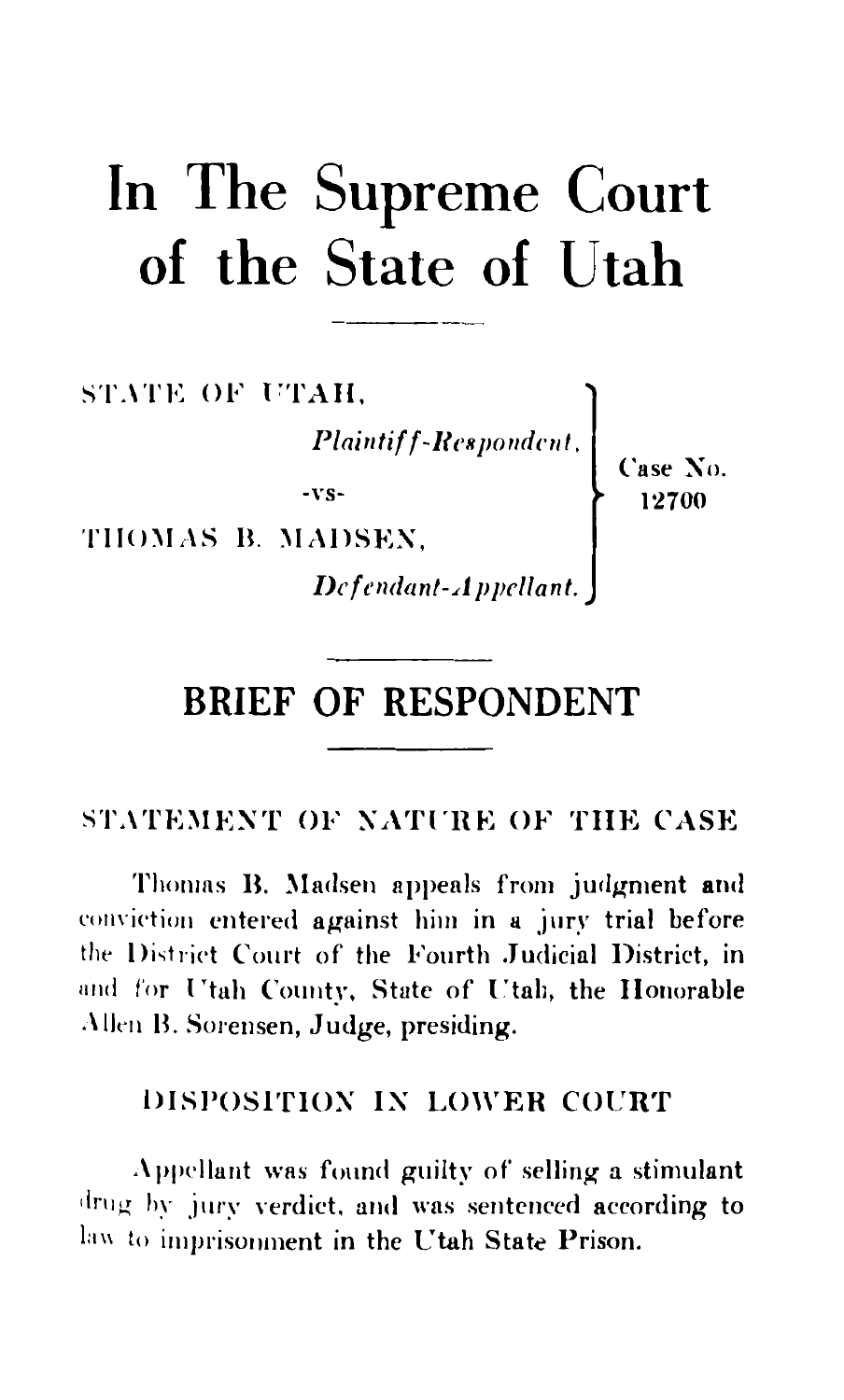#### RELIEF SOUGHT ON APPEAL

The judgment of the verdict of guilty rendered in the district court should be affirmed.

#### STATEMENT OF FACTS

Respondent agrees generally with the facts as expressed by appellant in his brief, with the following additions and clarifications.

The record is silent as to the character of the marks which may have originally appeared on the glassine baggy delivered to Officer Farr. There was no indication that any such marks were indelible and were not of a type likely to be inadvertently rubbed off through normal handling of the baggy (Tr. 66).

The expert witness for the State, Dr. Swensen. testified that he did not recall whether the bottle delivered to him by Officer Farr was sealed or unsealed at the time he received it from the officer (Tr. 109, llO).

#### **ARGUMENT**

#### POINT I

## THE EVIDENTIARY CHAIN OF CUSTODY 'VAS SUFFICIENTLY ESTAB-LISHED TO ALLOW THE TESTIMONY OF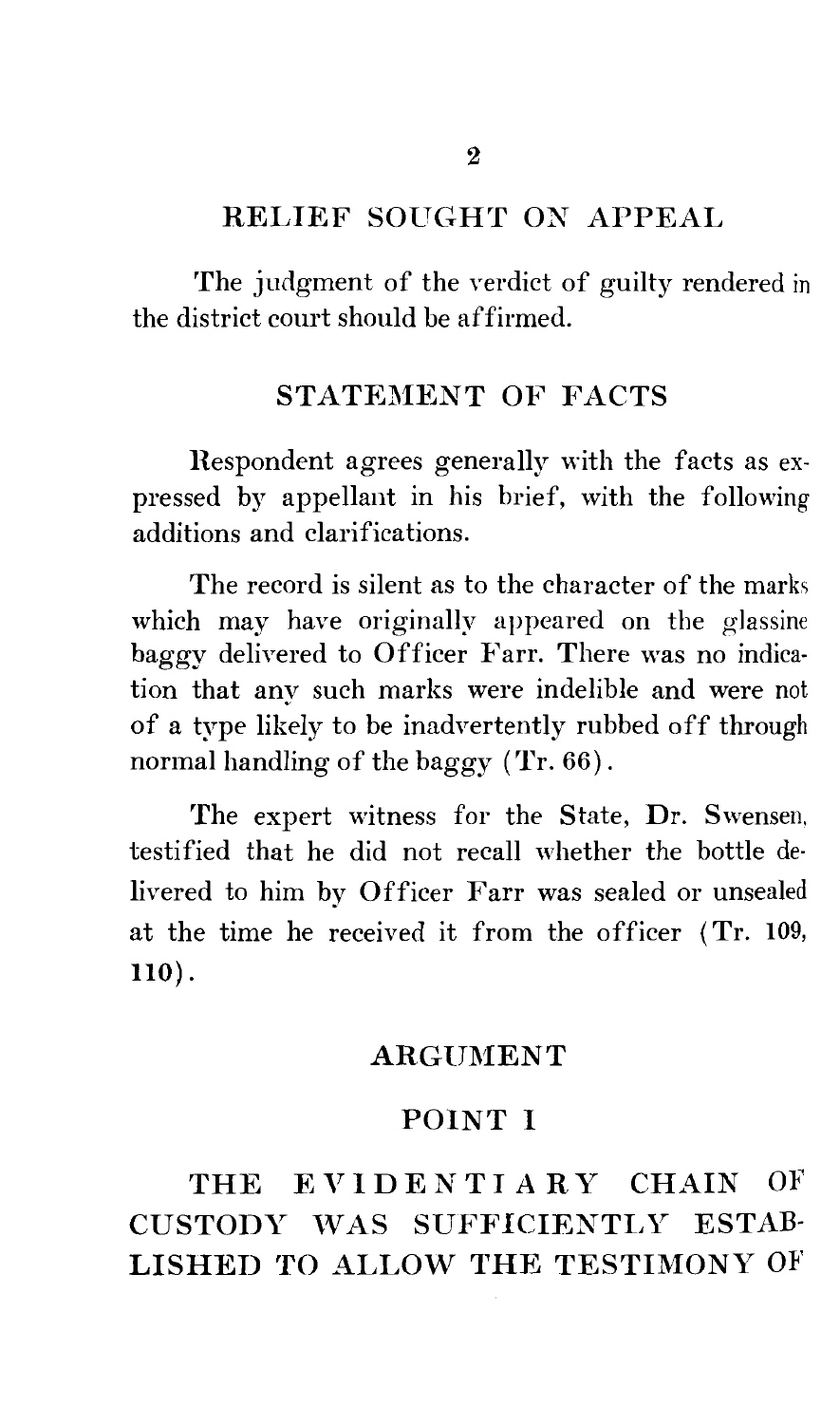#### THE EXPERT WITNESS TO BE ADMITTED AS A MATTER OF LAW.

Officer Farr received a glassine baggy containing a suspected drug from Mr. Carr the evening of March 2, 1971 (T.  $65$ ). The baggy was then taken directly to the Brigham Young University Security Office by Officer Farr where it was put into a plastic pill bottle, sealed and tagged, and put into an evidence-holding locker  $(T. 66)$ . On March 3, 1971, Officer West transferred the tagged evidence to the main evidence locker  $(T. 103)$ . It remained in that locker until March 9. 1971, when Officer Farr transferred it to Dr. Swensen ( T. G8). Upon receiving it, Dr. Swensen locked it in his safe (T. 109) and it remained there until Dr. Swensen removed it on March 15, 1971, for the purpose of making a chemical analysis ( T. 109).

The testimony established the whereabouts, control and custody of the evidence at all times from its initial receipt on March 2, 1971, through the time it was tested by Dr. Swensen on March 15, 1971. Each person who handled the evidence, and its successive repositories, had been fully accounted for.

Appellant cites several cases in which evidence has been held inadmissible because a chain of possession had not been snffieiently established. In *Utah Farm Burcan v. Chugg.* 6 Utah 2d 399, 315 P.2d 277 (1957), the testimony of a laboratory technician who had analyzed a blood sample was excluded because the chain of custody from Chugg to the technician could not be established.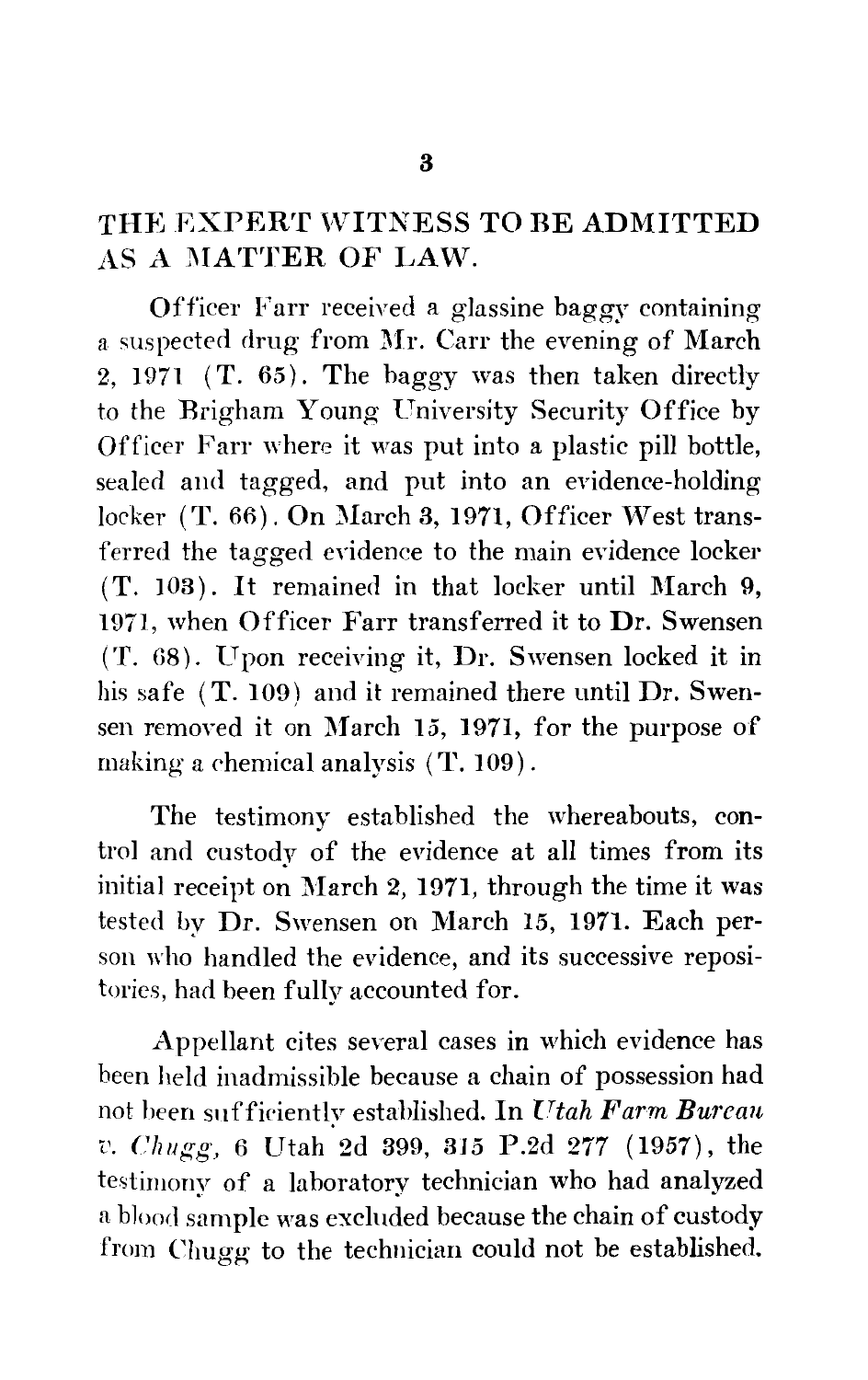There was no evidence as to how, when or from whom she obtained the sample she tested, nor was there any evidence or information from which she concluded that the specimen she tested belonged to Chugg. No one could remember who had drawn the blood, nor to whom the blood specimen was given after it was drawn. In *Clayton v. Metropolitan Life Insurance Company,* 96 Utah  $311, 85$  P.2d  $819$  (1938) this Court upheld the exclusion of a histological report on the plaintiff's appendix because the nurse who allegedly delivered the appendix from the surgeon to the pathologist was not called as a witness, and therefore continuous custody had not been established.

In *Gallego v. United States,* 276 F.2d 914 (9th Cir. 1960), objection was made to the admission of a sack of marijuana, the custody of which was fully accounted for, but which had been kept in a safe accessible to two persons, only one of whom testified at the trial. The appellant sought to have the evidence excluded because of the opportunity that an acting deputy collector of customs had to tamper with the evidence had he so desired, and that the question of possible tampering should not have been concluded without his testimony. In dismissing this theory, the Ninth Circuit Court of Appeals stated:

"The trial judge's determination that the showing as to identification and nature of contents is sufficient to warrant reception of an article in evidence may not be overturned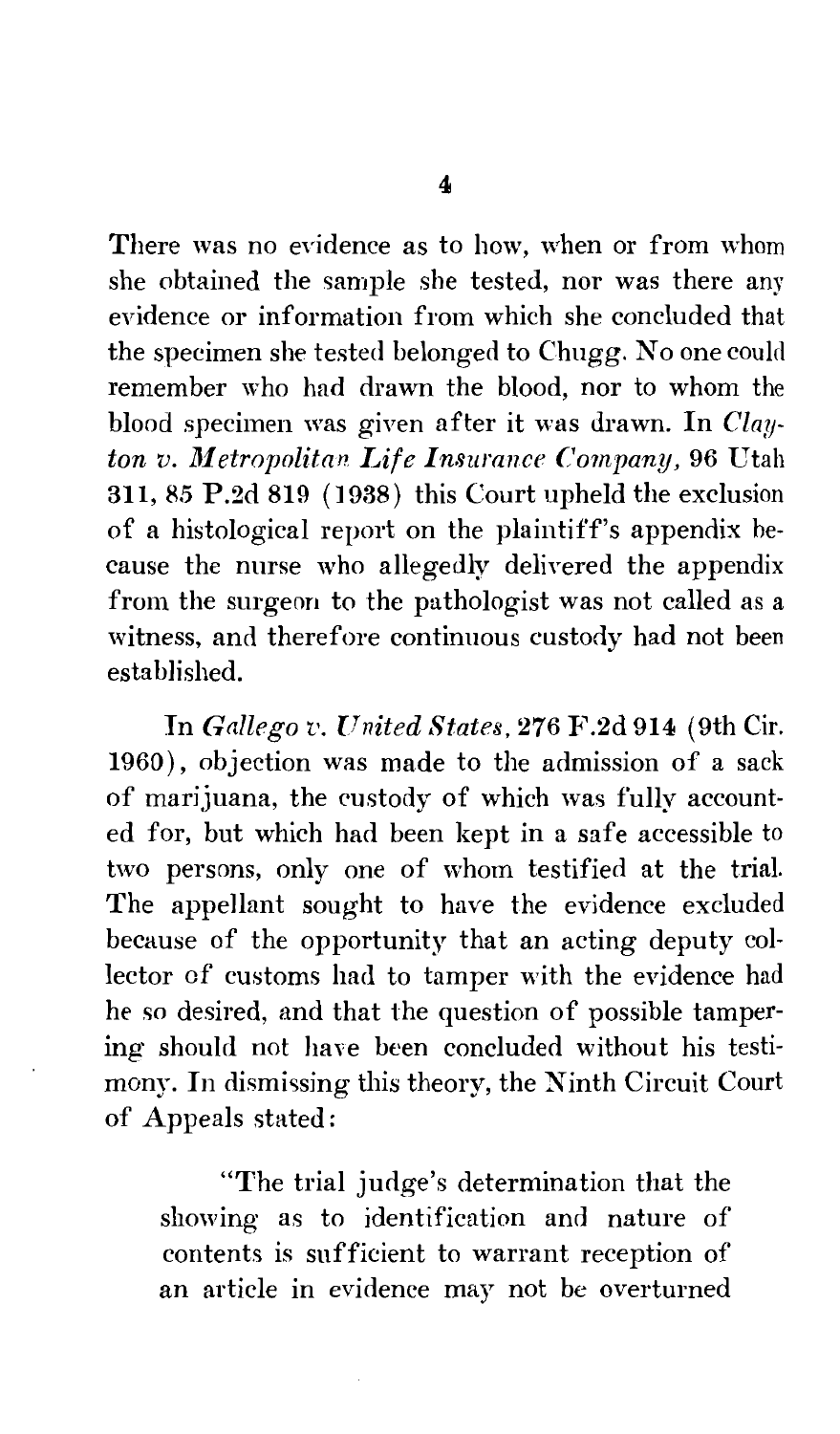except for a clear abuse of discretion . . . No abuse of discretion was shown here. Before a physical object connected with the commission of a crime may properly be admitted in evidence, there must be a showing that such object is in substantially the same condition as when the crime was committed. This determination is to be made by the trial judge. Factors to be considered in making this determination include the nature of the article, the circumstances surrounding the preservation and custody of it, and the likelihood of intermed dlers tampering with it. If upon the consideration of such factors the trial judge is satisfied that in reasonable probability the article has not been changed in important respects, he may permit its introduction in evidence. Where no evidence indicating otherwise is produced, the presumption of regularity supports the official acts of public officers, and courts presume that they have properly discharged their official duties."

In the case at bar, physical custody of the evidence was at all times accounted for by testimony from those who had handled it. The chain of custody was fully established, and appellant's only basis for attacking it is Dr. Swensen's testimony that he could not remember whether the bottle was sealed at the time he received it from Officer Farr ('f. 110). From this, appellant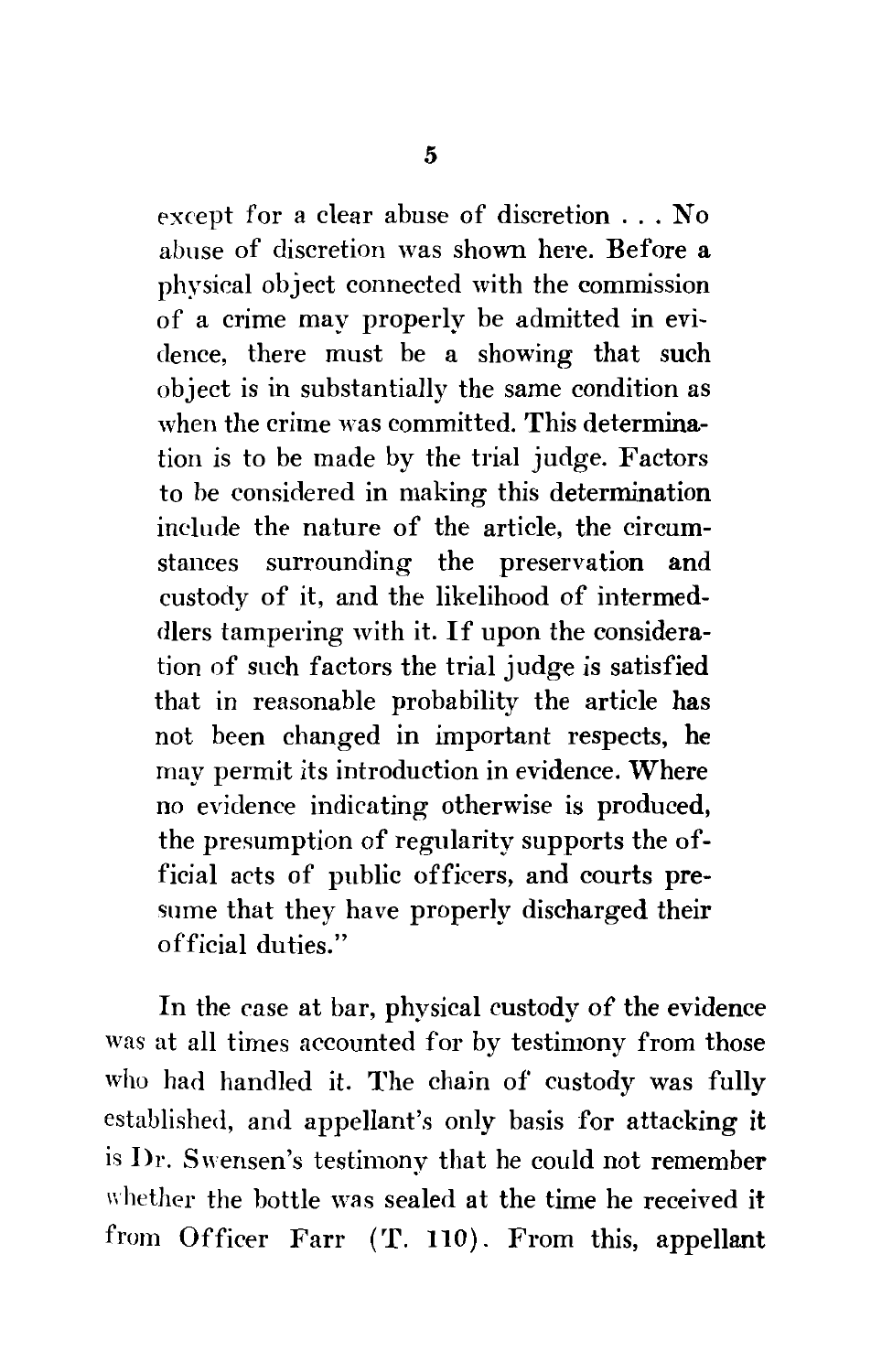draws the impermissible conclusion thal the bottle was therefore unsealed, and further that its contents must necessarily have been surreptitiously adulterated by either the police or Dr. Swensen prior to the chemical analysis performed on March 15, 1971.

Even if it were conceivable that the evidence in question had been tampered with, the trial court did not abuse its discretion by admitting the exhibit into evidence. In *[Tn:ted States v. Stevenson,* 445 F.2d 25 (7th Cir. 1971) the court considered an allegation identical to that raised by appellant in the instant case. Stevenson was prosecuted and convicted for narcotics offenses, and had urged that the evidence was not sufficient because of a possibility of a break in the chain of custody of the narcotics introduced in evidence against him. In its opinion, the court said:

"Stevenson concedes that on this question the trial judge is to determine the adequacy of the evidence of custody to warrant reception of physical evidence and that this decision can be overturned only for clear abuse of discretion. Ile also concedes that government witnesses testified to the whereabouts of the evidence during the entire period from its acquisition until trial. Ile contends, however, that due to the length of time between the alleged offense and his second trial, the number of people who had custody of the evidence, the fact that at one point the evidence was mailed to and from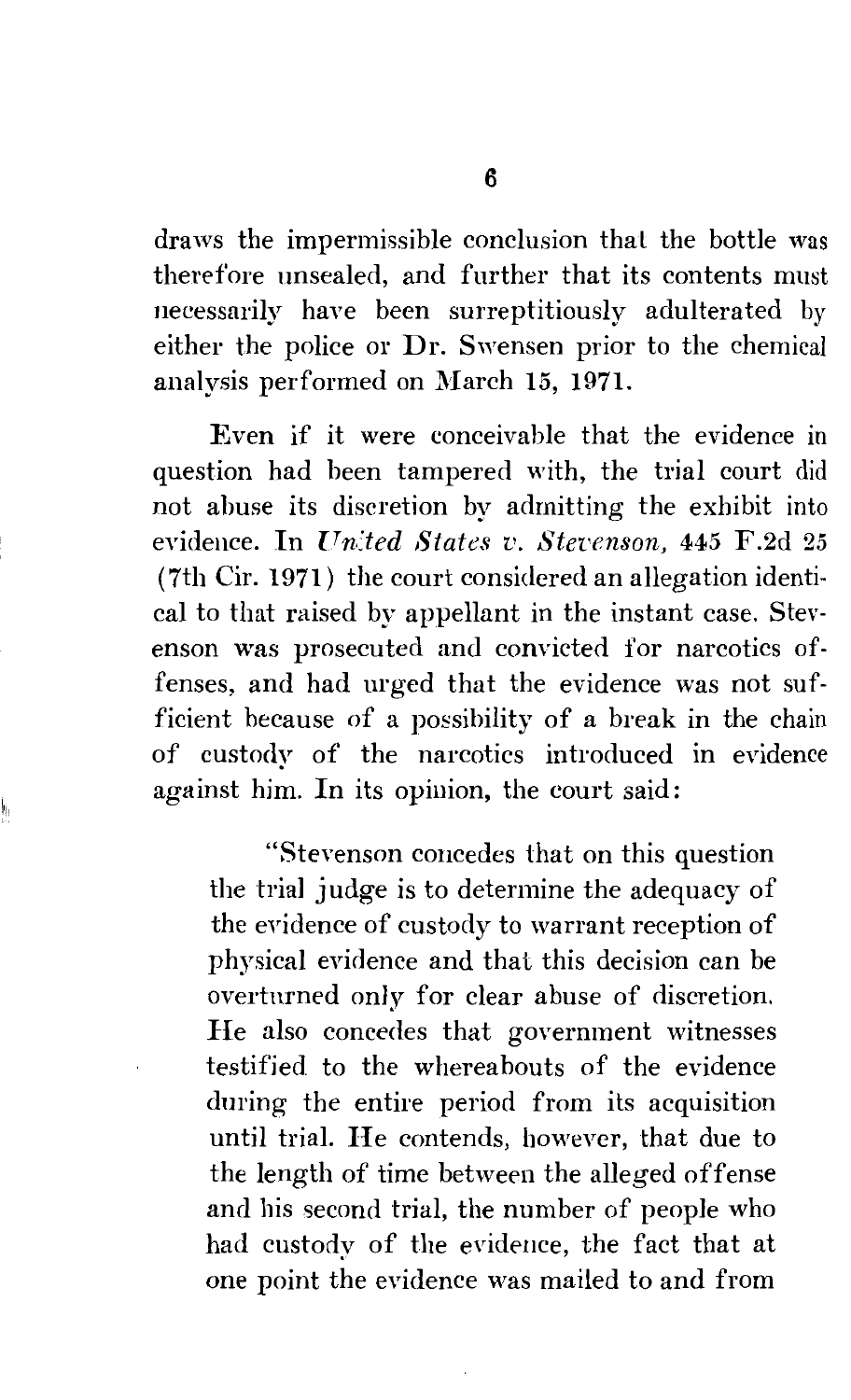Washington, D.C., and the fact that government witnesses refreshed their recollection from official records, it is 'a bit more than conceivable that tampering with the evidence has occurred.' Such utter speculation cannot be credited on appeal in the face of government evidence showing a continuous chain of custody. As Stevenson further concedes, the mere fact that it is conceivable that tampering has occurred is not sufficient to require the exclusion of the evidence."

Appellant's summary of alleged changes, set forth at page 10 of Appellant's Brief, is based upon conclusions which cannot fairly be inferred from Dr. Swensen's inability to recall whether the pill bottle had been sealed when he received it.

In the instant case, the chain of custody having been fully established, the trial judge properly admitted the exhibit and testimony into evidence, and allowed what question, if any, regarding its identity, to go to the weight to be given it by the jury. *Eisentrager v. State,*  79 Nev. 38, 378 P.2d 526 (1963); *State v. McFarland,*  401 P .2d 824 (Supreme Court of Idaho, 1965) ; *People v. Levene*, 107 C.A.2d 125, 236 P.2d 604 (1951).

#### POINT II

### THE TRIAL COURT DID NOT ERR BY DENYING APPELLANT'S MOTION TO DIS-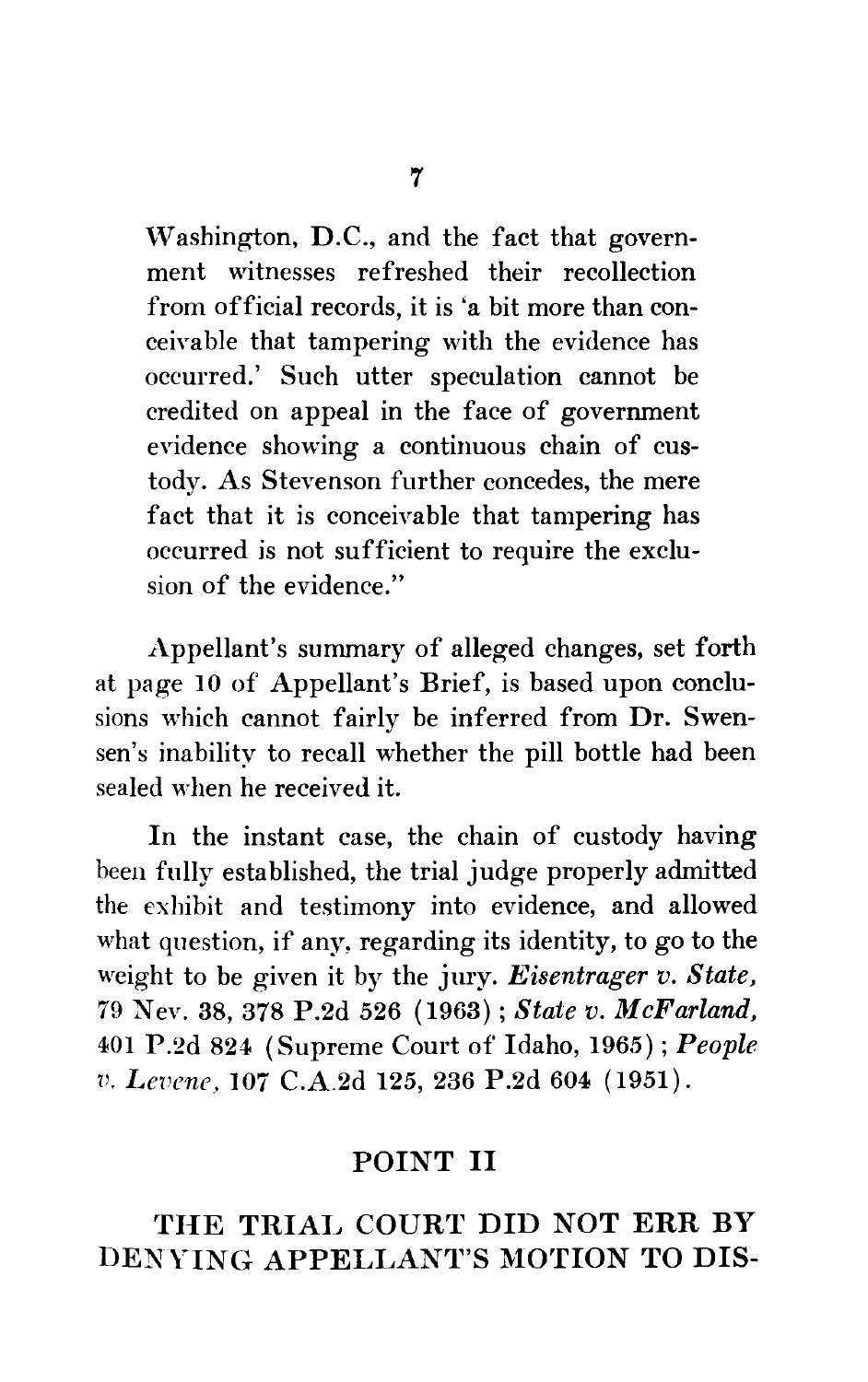## MISS BECAUSE THE STATE SUFFICIENT-LY PROVED THAT APPELLANT HAD SOLD A PROSCRIBED DRUG.

Utah Code Ann. § 58-33-6 ( 1953) states that it shall be unlawful for any person to ... sell ... any ... stimulant ... drug as defined therein. Utah Code Ann.  $$58-33-1$  (d) (1953) defines "stimulant drug" as:

"...  $(2)$  Any drug which contains any quality of (A) amphetamine: dl-methamphetamine; or any of their optical isomers; ... or  $(C)$  any substance designated by regulations promulgated under the federal act as habit-forming because of its stimulant effect on the central nervous system."

Appellant contends that this provision proscribes only dl-methamphetamine and asserts that the State was obligated to prove that the substance in question was dlmethamphetamine to the exclusion of anything else. Not only does the statute specifically proscribe dl-methamphetamine, but Utah Code Ann. § 58-33-1(d)  $(2)$ ( C) proscribes any substance designated by regulations promulgated under the federal act as habit-forming. Those federal regulations define as habit-forming stimulant drugs. d and dl-metamphetamine. 21 C.F.R. § 320.3(b) (Supp. 1971). Therefore, if the substance in question were either d or dl, it would specifically he proscribed under the Utah provision.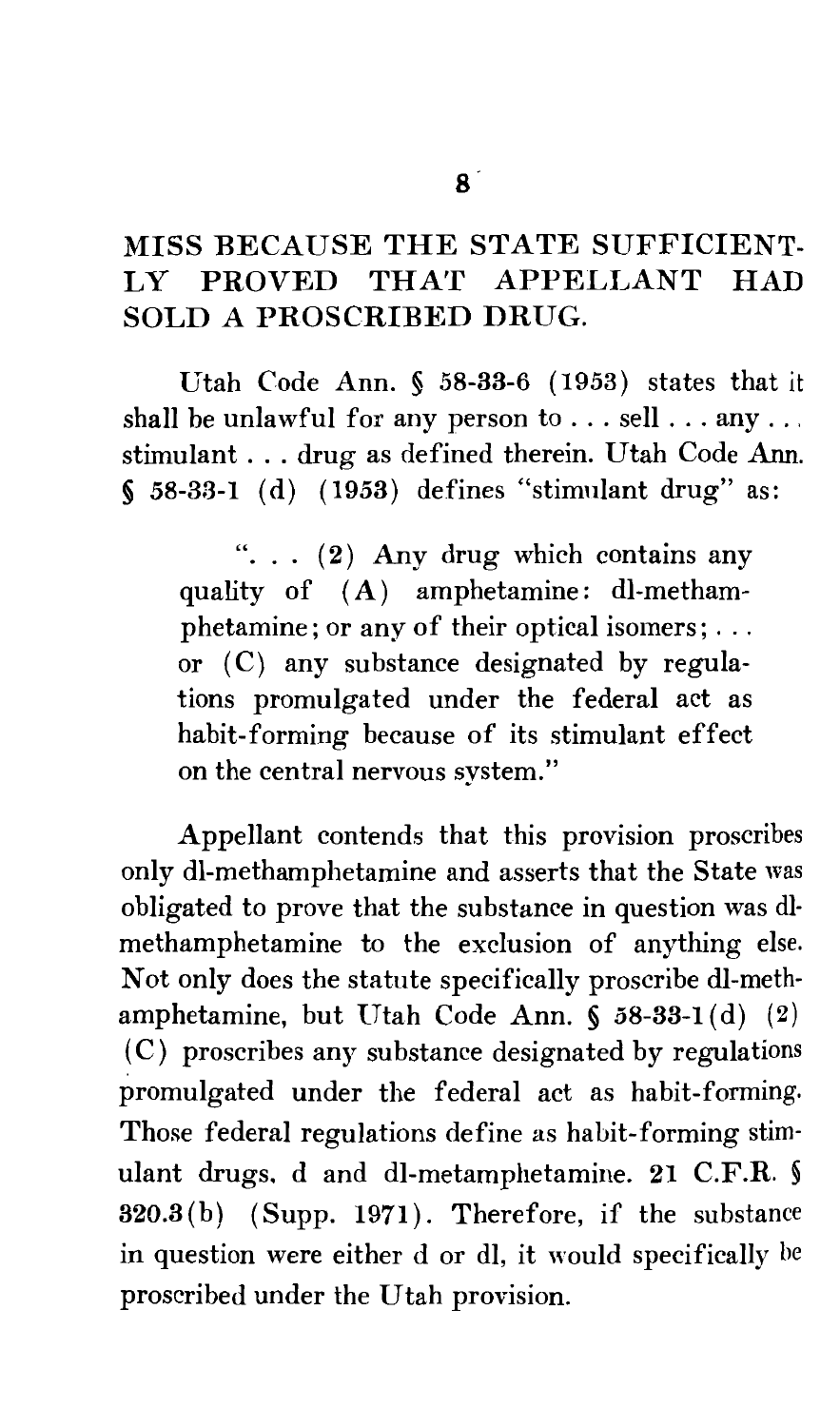Dr. Swensen testified that d-methamphetamine and 1-methamphetamine are optical isomers of each other (T. 123). Ile also testified that all methamphetamine is either d or 1 and that dl is a mixture of both (T. 122). The issue is whether 1-methamphetamine is proscribed because if it is, then a chemical analysis which merely determines whether a substance is amphetamine or methamphetamine, as in this case, is sufficient proof that a substance thus identified is a proscribed drug under the statute.

Dr. Swensen testified that the d and 1 configurations have identical chemical properties, except for optical rotation,  $(T. 122)$  and that the physiological effects are identical (T. 123). The statute refers to amphetamine dl-methamphetamine, or any of their optical isomers. Since dl-methamphetamine is merely a mixture of the two configurations, each retaining its distinct property of optical rotation, the optical isomers of dlmethamphetamine are those of the separate component compounds d and I. As Dr. Swensen testified, each of those is the optical isomer of the other; therefore, the I configuration is one of the optical isomers of the dlmixture and comes within the proscription of the statute. By determining that the substance was amphetamine or methamphetamine. Dr. Swensen had tested sufficiently to prove that it was a proscribed drug under the statute, because the statute, by including optical isomers, applies to all forms of methamphetamine.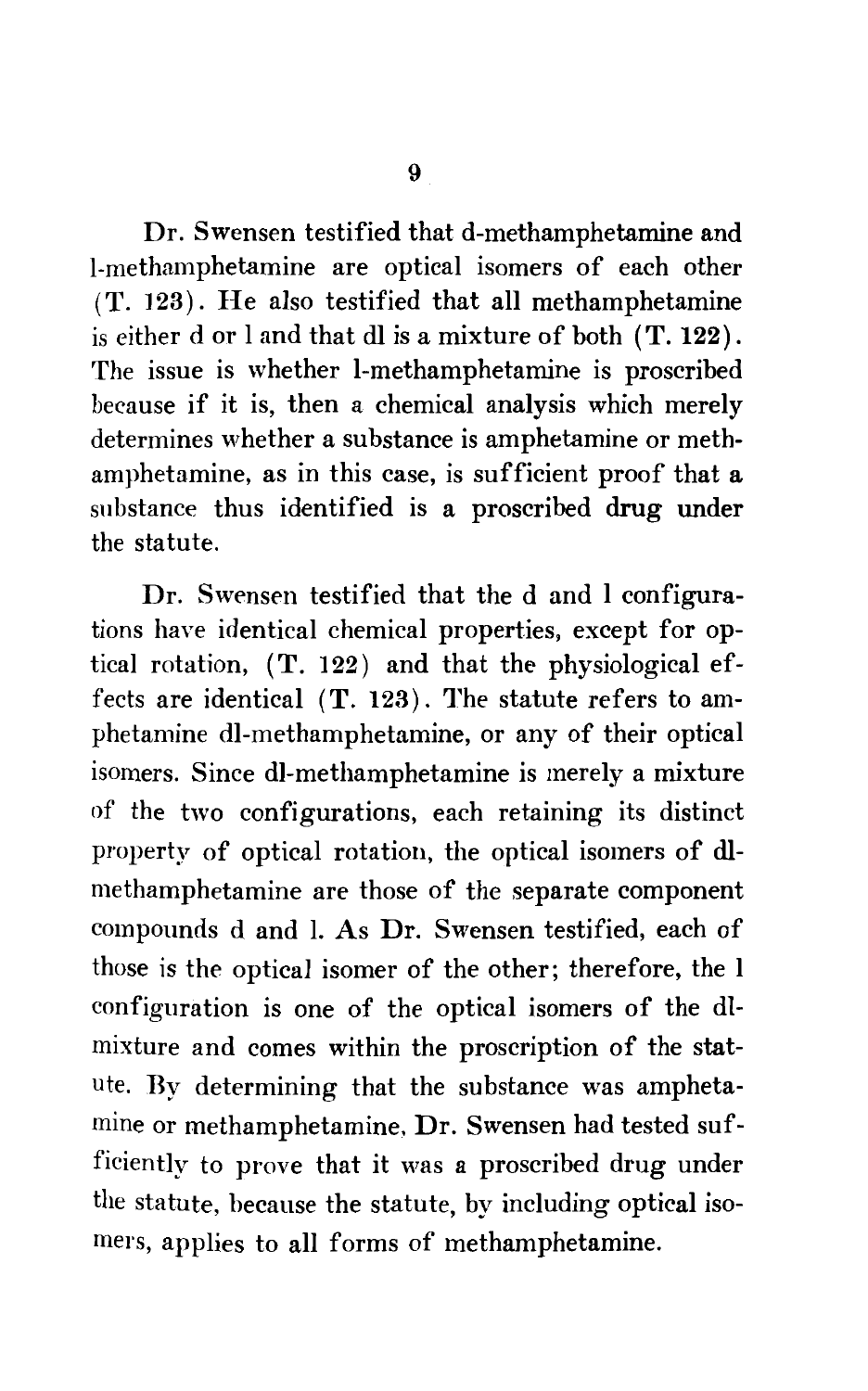#### POINT III

## APPELLANT'S CASE WAS NOT PREJ-UDICED BY INSTRUCTION NUMBER 5, OR ANY OTHER INSTRUCTION TO THE JURY.

The information charged appellant with the sale of a stimulant drug in violation of Utah Code Ann. § 58-33-6. The word "sale" as used in that provision is defined in Section 58-33-1 (h) which states that "sale" or "sell" includes barter, exchange, transfer, give, convey, deliver, etc. An information need only charge essential elements of a statutory offense, and when this is done the accused is fairly appraised of what he is called upon to meet at the trial. *People v. Holt,* 209 P.2d 94, 93 C.A.2d 473 (1949); *State v. Walsh, 463 P.2d 41,* 81 N.M. 65 (1969).

In the instant case, Instruction No. 5 (R. 31) stated:

"Under the laws of this state, any person who intentionally sells, furnishes or gives away any stimulant drug is guilty of a felony. Any drug or derivative which contains any quantity of dl-methamphetamine is a stimulant drug."

The Instruction as worded conformed to the pleadings and the testimony received at the trial, and accordingly was a proper and satisfactory instruction. *State v.*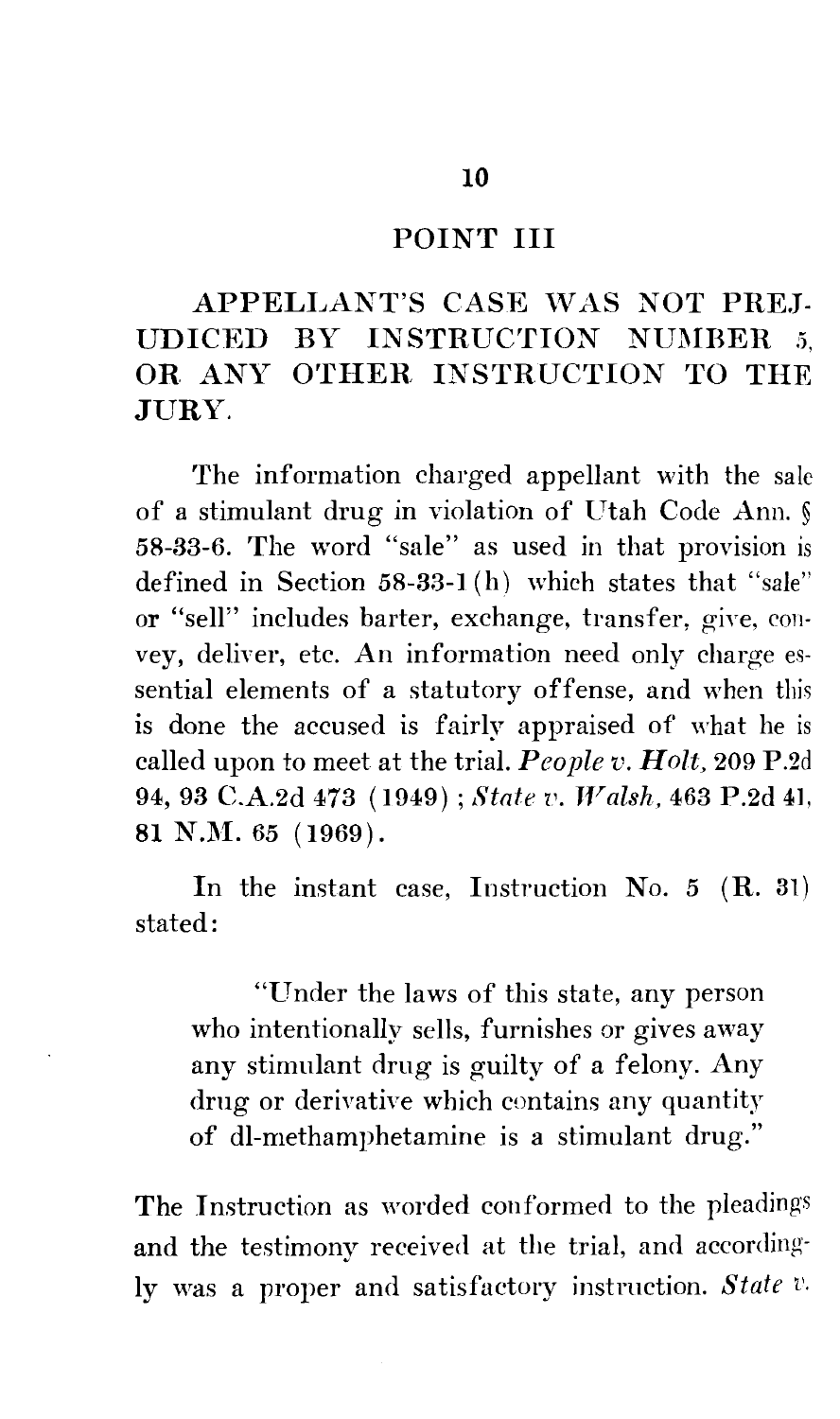*Aures*, 127 P.2d 872, 102 Utah 113 (1942); *State v. Bray,* 472 P.2d 54, 106 Ariz. 185 (1970); *Barfield v. State,* 110 P.2d 316, 71 Okl.Cr. 195 ( 1941).

In the case at bar, Mr. Carr testified  $(T. 24, 25)$ :

QUESTION: What happened then?

ANSWER: As I handed the money over, Mr. Madsen stood up, went outside for about a minute or so, and then came back in.

QUESTION: Who was in the booth at that time?

ANSWER: The same four.

QUESTION: What happened then?

ANSWER: Mr. Madsen put his hands down in a cupping fashion onto the table itself, lifted his hand up, and there was a small bag that he said was crank.

Instruction No. 5 conformed to the statutory definition of "sale"; it had a sufficient basis in the testimony received and was therefore not prejudicial. Appellant cites State v. Pacheco, .... Utah 2d ...., (Supreme Court No. 12589) as authority for his assignment of error, but the *Pacheco* case is inapposite to the case at bar. *Pacheco* involved an instruction relating to a separate crime with which Pacheco had not been charged. Here, the instruction related solely to the crime with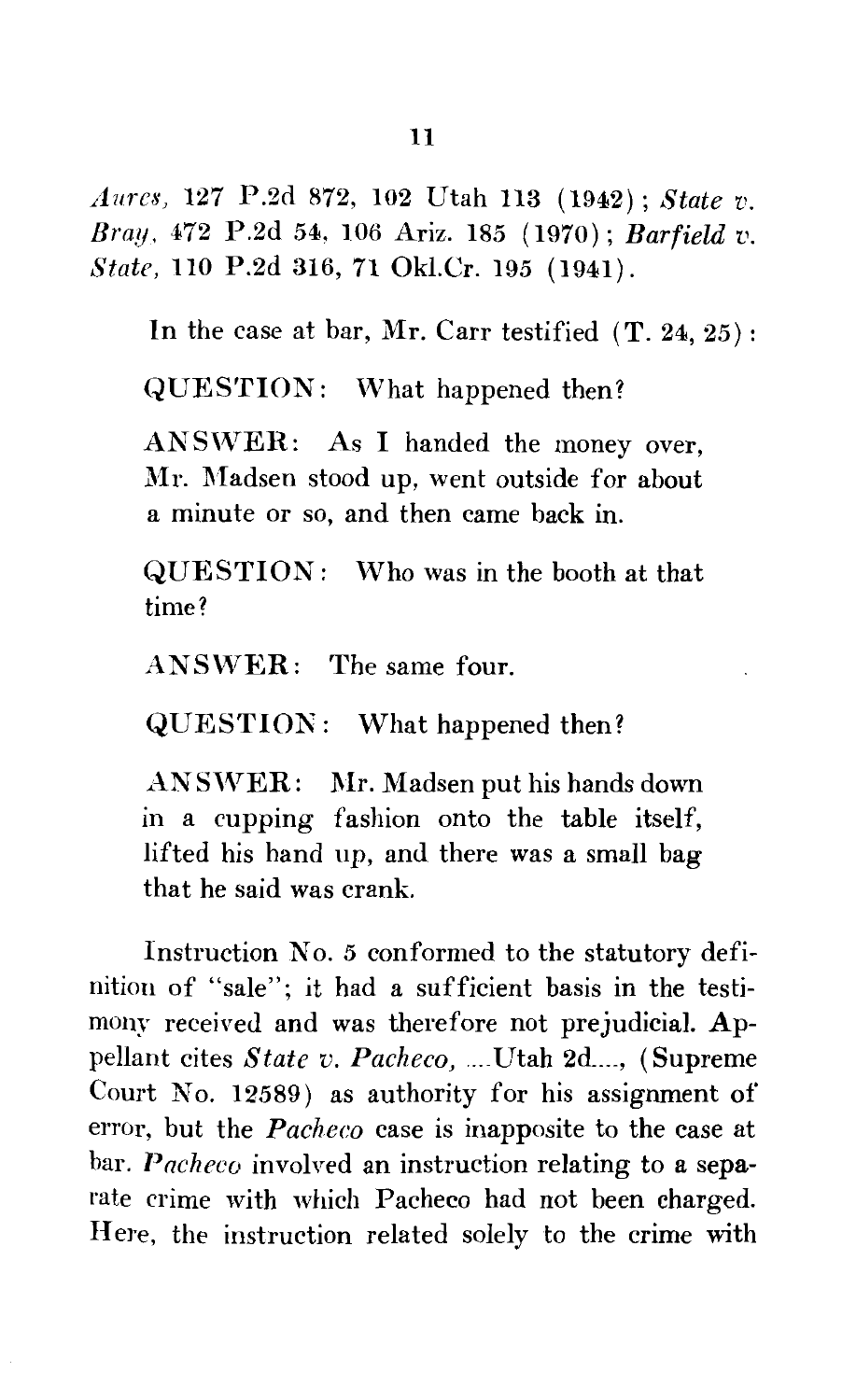which the appellant was charged, and the court committed no error by giving the instruction. Appellant asserts that instructions referring to sale of a "stimulant drug" effected a broadening of the charge; however, the charge as expressed in the information  $(R. 12)$  was sale of a stimulant drug. Instruction No. 7 informed the jurors that each instruction should be construed in light of and in harmony with all the other instructions. Instruction No. 5 contained a sufficient definition of "stimulant drug" to allow a finding that the substance in question was a proscribed stimulant drug, and in fact was supported by testimony received from Dr. Swensen to the effect that the substance he tested was dl-methamphetamine (T. 123).

#### POINT IV

THE TRIAL COURT DID NOT ABUSE ITS DISCRETION BY ALLOWING THE DIS-TRICT ATTORNEY TO REOPEN PRIOR TO PRESENTATION OF APPELLANT'S DE-FENSE.

Utah Code Ann. § 77-31-1 (1953) allows the court discretion to permit either party to offer evidence upon its original case, even after the offering party has rested, if the court feels there is "good reason in furtherance of justice." In the case at bar, appellant had not proceeded with his defense, and the court appropriately desired that a more positive connection be demonstrated